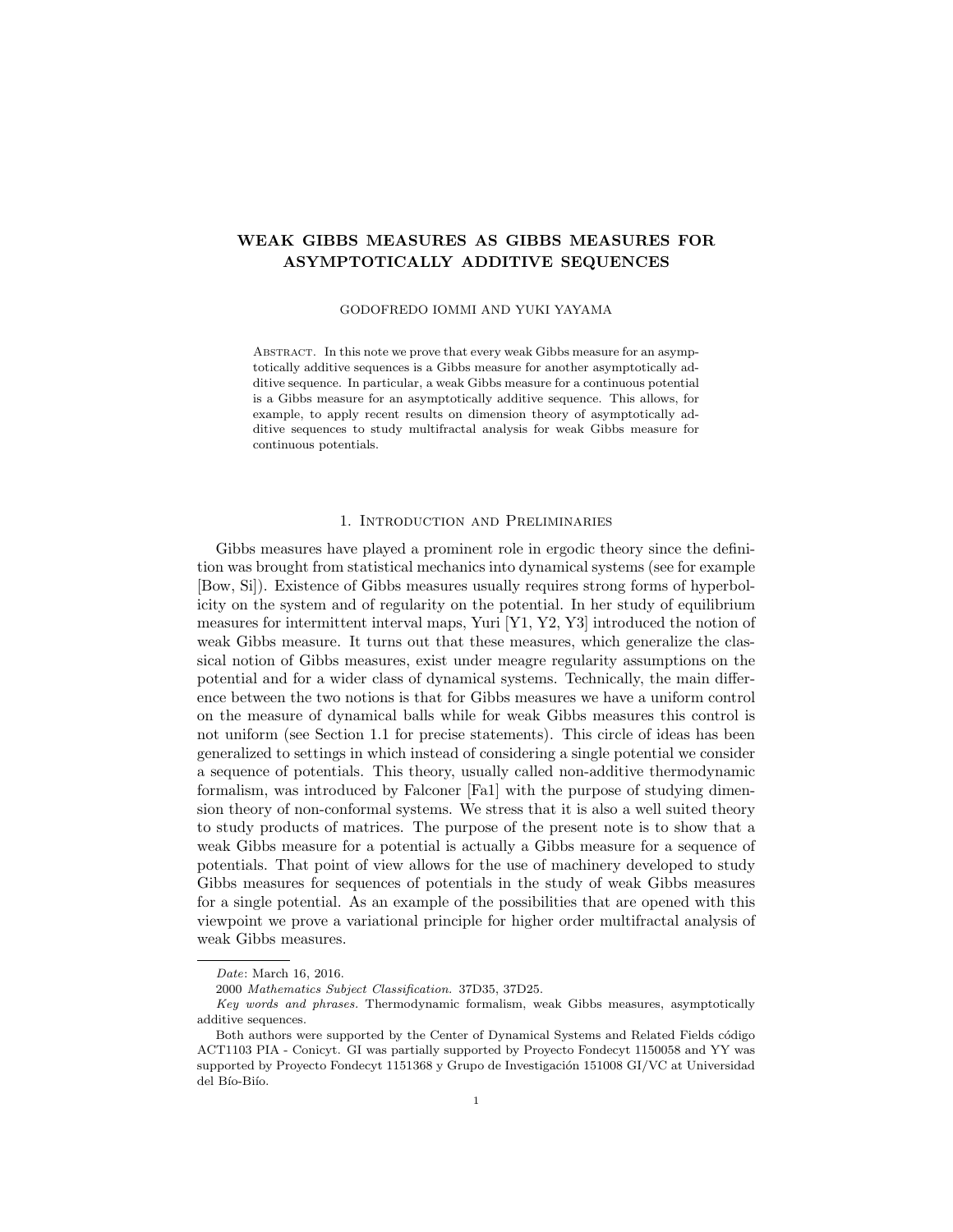1.1. Weak Gibbs measures. This section is devoted to defining the notion of weak Gibbs measure for compact symbolic spaces and to briefly discuss conditions that ensure both, their existence and that they do not have atoms.

Let  $(\Sigma, \sigma)$  be a one-sided Markov shift defined over a finite alphabet A. This means that there exists a matrix  $T = (t_{ij})_{A \times A}$  of zeros and ones such that

$$
\Sigma = \left\{ \omega \in \mathcal{A}^{\mathbb{N}} : t_{\omega_i \omega_{i+1}} = 1 \text{ for every } i \in \mathbb{N} \right\}.
$$

The *shift map*  $\sigma : \Sigma \to \Sigma$  is defined by  $\sigma(\omega_1 \omega_2 ...) = (\omega_2 \omega_3 ...)$ . We assume that  $(\Sigma, \sigma)$  is topologically mixing, which in this setting means that there exists a positive integer  $l \in \mathbb{N}$  such that all the entries of the matrix  $T^l$  are strictly positive. The set

$$
C_{i_1\cdots i_n} := \{ \omega \in \Sigma : \omega_j = i_j \text{ for } 1 \le j \le n \}
$$

is called *cylinder* of length n. The space  $\Sigma$  endowed with the topology generated by cylinder sets is a compact space. Moreover, the metric  $d : \Sigma \times \Sigma \to \mathbb{R}$  defined by  $d(\omega,\kappa) := \sum_{i=1}^{\infty} \frac{|\omega_i-\kappa_i|}{2^i}$  induces the same topology as the one generated by the cylinder sets.

In order to understand the geometric or dynamical properties of a probability measure  $\mu$  on  $\Sigma$  it is of great importance to have good estimates on the measure of the cylinder sets. This simple remark is captured in the definition of Gibbs measure (see [Bow, Chapter 1]) which was later generalized by Yuri [Y1, Y2, Y3] in the following sense.

**Definition 1.1.** A probability measure  $\mu$  is called a *weak Gibbs* measure for the potential  $\phi : \Sigma \to \mathbb{R}$  if there exists  $P \in \mathbb{R}$  and a sequence of positive real numbers  $K(n)$  satisfying

$$
\lim_{n \to \infty} \frac{\log K(n)}{n} = 0,
$$

such that, for every  $n \in \mathbb{N}$ , every cylinder  $C_{i_1...i_n}$  and every  $\omega \in C_{i_1...i_n}$  we have

$$
\frac{1}{K(n)} \le \frac{\mu(C_{i_1...i_n})}{\exp(S_n\phi(\omega) - nP)} \le K(n),
$$

where  $S_n \phi(\omega) := \sum_{j=0}^{n-1} \phi(\sigma^j \omega)$ .

If for every  $n \in \mathbb{N}$  we have that  $K(n) = K$  we recover the classical notion of a Gibbs measure (see [Bow, Chapter 1]). It turns out that weak Gibbs measures exists under very mild assumptions on the potential and that the number P can be characterized in thermodynamic terms. Let  $\phi : \Sigma \to \mathbb{R}$ , we define its *n-th variation* by

$$
\mathrm{var}_n(\phi) := \sup_{C \in Z_n} \sup_{\omega, \kappa \in C} \{ |\phi(\omega) - \phi(\kappa)| \},\
$$

where  $Z_n$  denotes the set of all cylinders of length n. Denote by  $\eta_{\phi}(n) := \text{var}_n(S_n \phi)$ . The class of *medium varying functions* is that of bounded, measurable, real-valued functions  $\phi : \Sigma \to \mathbb{R}$  such that

$$
\lim_{n \to \infty} \frac{\eta_{\phi}(n)}{n} = 0.
$$

Note that every continuous function belongs to this class. Let  $\phi : \Sigma \to \mathbb{R}$  be a medium varying function, the *topological pressure* of  $\phi$  is defined by

$$
P(\phi) := \lim_{n \to \infty} \frac{1}{n} \log \sum_{C \in Z_n} \exp \left( \sup_{\omega \in C} S_n \phi(\omega) \right).
$$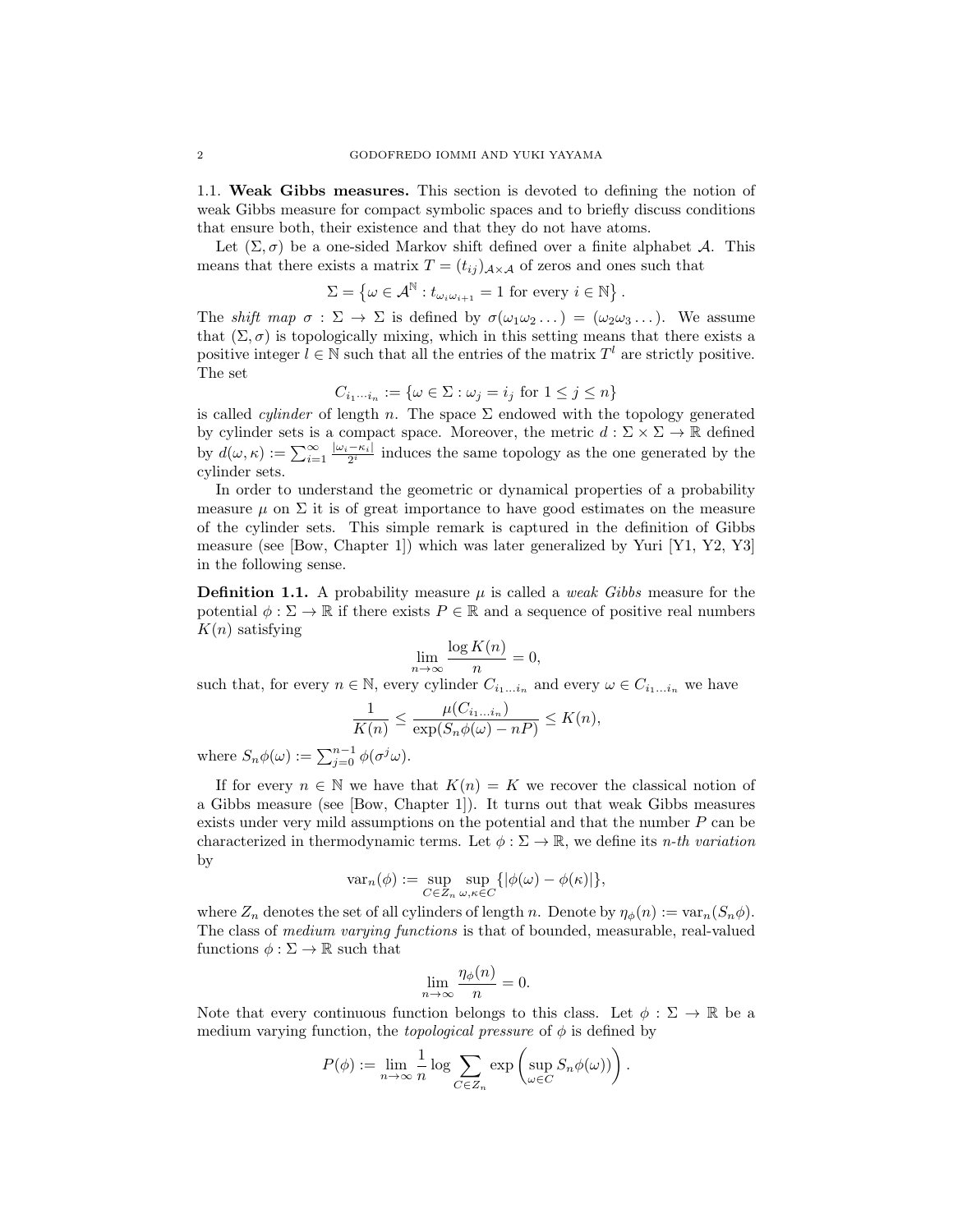Note that the above limit exists and is finite (see [Ke, Lemma 1]). The following result due to Kesseböhmer [Ke, Section 2] establishes the existence of weak Gibbs measure for medium varying functions.

**Proposition 1.1** (Kesseböhmer). *For every medium varying function*  $\phi : \Sigma \to \mathbb{R}$ *there exists a weak Gibbs measure* µ*. Moreover, in definition* 1.1*, the constants can be chosen so that*

$$
K(n) = \exp(\eta_{\phi}(n)),
$$

*and the value of*  $P$  *is equal to*  $P(\phi)$ *.* 

**Remark 1.1.** Kesseböhmer also showed that a weak Gibbs measure  $\mu$  for the potential  $\phi$  is fully supported and if in addition we have that  $\sup \phi \langle P(\phi) \rangle$  then the measure  $\mu$  is atom free. Inoquio-Renteria and Rivera-Letelier in [IR-RL, Proposition 3.1] showed that if  $\phi : \Sigma \to \mathbb{R}$  is a continuous potential satisfying the following condition: there exists an integer  $n \geq 1$  such that

(1) 
$$
\sup_{\omega \in \Sigma} \frac{1}{n} S_n(\phi(\omega)) < P(\phi),
$$

then  $\phi$  is cohomologous to a continuous potential  $\overline{\phi}$  satisfying

$$
\sup_{\omega \in \Sigma} \overline{\phi}(\omega) < P(\overline{\phi}).
$$

In particular, if a continuous potential  $\phi$  satisfies equation (1) then the weak Gibbs measure for  $\phi$  is non-atomic. Let us stress that there exists continuous potentials satisfying equation (1) for some  $n > 1$  and not for  $n = 1$  (see [IR-RL, Remark 3.3]).

Kesseböhmer [Ke] in fact proved that conformal measures corresponding to medium varying function are indeed weak Gibbs measures. In general these are not invariant measures. However, if the potential  $\phi$  is a g-function (see [K] for a precise definition) then the conformal measure is invariant. Also, if we assume more regularity on the potential  $\phi$ , for example potentials belonging to the Bowen class (see [W2, p.329] for a precise definition) then the potential is cohomologous to a g-function (see [W2, Proof of Theorem 4.5]) and thus has an invariant weak Gibbs measure.

1.2. Non-additive thermodynamic formalism. Motivated from the study of dimension theory of non-conformal dynamical systems, Falconer [Fa1] introduced a non-additive generalization of thermodynamic formalism. This theory has been considerably developed over the last years (see [B4] for a general account on the theory). In this non-additive setting, the topological pressure of a continuous function is replaced by the topological pressure of a sequence of continuous functions. Different types of additivity assumptions are usually made on the sequence. For example, we say that a sequence  $\Phi := (\phi_n)_n$  of continuous functions  $\phi_n : \Sigma \to \mathbb{R}$ is *almost additive* if there exists a constant  $C > 0$  such that for every  $n \in \mathbb{N}$  and every  $\omega \in \Sigma$  we have

$$
-C + \phi_n(\omega) + \phi_m(\sigma^n \omega) \le \phi_{n+m}(\omega) \le C + \phi_n(\omega) + \phi_m(\sigma^n \omega).
$$

Under this assumption thermodynamic formalism has been thoroughly studied (see  $[B2, IY, M]$ ).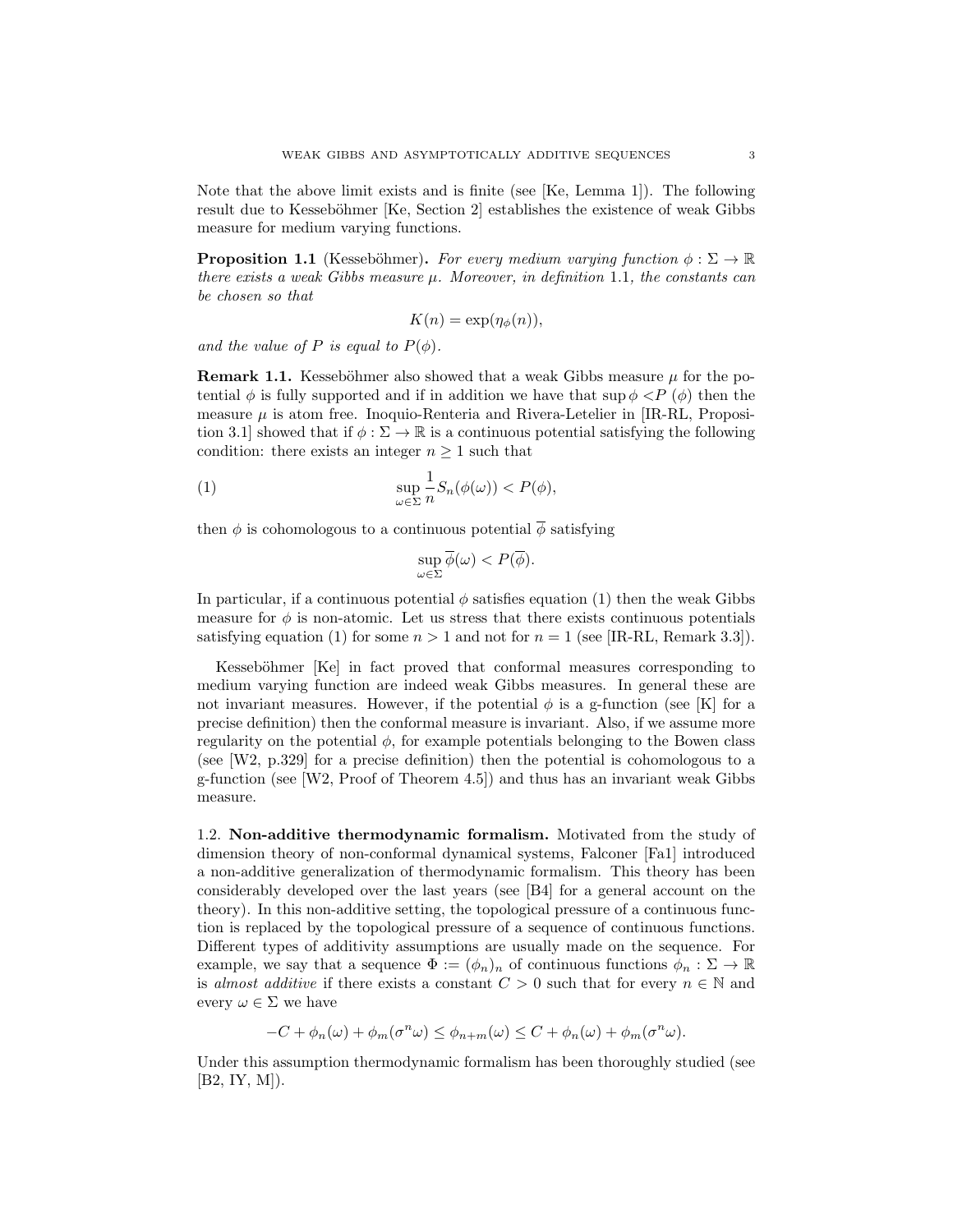Another type of additivity assumption was introduced by Feng and Huang [FeH], a sequence of continuous functions  $\Phi := (\phi_n)_n$  is *asymptotically additive* on  $\Sigma$  if for every  $\epsilon > 0$  there exists a continuous function  $\rho_{\epsilon}$  such that

(2) 
$$
\limsup_{n \to \infty} \frac{1}{n} ||\phi_n - S_n \rho_{\epsilon}|| < \epsilon,
$$

where  $\|\cdot\|$  is the supremum norm. Every almost additive sequence is asymptotically additive (see, for example, [ZZC, Proposition 2.1]) but the converse is not true. Examples of almost additive and asymptotically additive sequences will be provided in sub-section 1.3

Building upon the work of Feng and Huang [FeH], the topological pressure in this setting was defined by Cheng, Zhao and Cao [CZC] (see also [CFH, ZZC] for related results). Let  $\Phi = (\phi_n)_n$  be an asymptotically additive sequence on a subshift  $\Sigma$ . Let  $n \in \mathbb{N}$  and  $\epsilon > 0$ , a subset  $E \subset \Sigma$  is an  $(n, \epsilon)$ *-separated subset* of  $\Sigma$  if  $\max_{0 \leq i \leq n-1} d(\sigma^i \omega, \sigma^i \kappa) > \epsilon \text{ for all } \omega, \kappa \in E, \omega \neq \kappa.$  Let

$$
P(\Phi, n, \epsilon) := \sup \left\{ \sum_{\omega \in E} \exp(\phi_n(\omega)) : E \text{ is an } (n, \epsilon) \text{-separated subset of } \Sigma \right\}.
$$

The *topological pressure* for an asymptotically additive sequence  $\Phi$  on  $\Sigma$  is defined by

(3) 
$$
P(\Phi) := \lim_{\epsilon \to 0} \limsup_{n \to \infty} \frac{1}{n} \log P(\Phi, n, \epsilon).
$$

This notion of pressure satisfies the corresponding variational principle (see [FeH]),

$$
P(\Phi) = \sup \left\{ h(\mu) + \lim_{n \to \infty} \frac{1}{n} \int \phi_n d\mu : \mu \in \mathcal{M} \right\},\
$$

where M denotes the set of  $\sigma$ −invariant probability measures and  $h(\mu)$  the entropy of the measure  $\mu$  (see [W1, Chapter 4]). A measure  $\mu \in \mathcal{M}$  attaining the supremum is called *equilibrium state* for Φ.

In what follows we will give another characterization of the pressure using periodic points instead of  $(n, \epsilon)$ -separated sets. This characterization is well known for the pressure of a single function defined on a topologically mixing sub-shift of finite type. Let  $Fix(\sigma) := {\omega \in \Sigma : \sigma\omega = \omega}$ . If  $\phi : \Sigma \to \mathbb{R}$  is a continuous function and  $(\Sigma, \sigma)$  is topologically mixing, it was shown by Ruelle (see [Ru, Theorem 7.20]) that

(4) 
$$
P(\phi) = \lim_{n \to \infty} \frac{1}{n} \log \sum_{\omega \in \text{Fix}(\sigma^n)} \exp(S_n(\phi_n(\omega)).
$$

We further generalize this result to setting of asymptotically additive sequences.

**Proposition 1.2.** Let  $\Phi = (\phi_n)_n$  be an asymptotically additive sequence on a *topologically mixing shift of finite type*  $(\Sigma, \sigma)$ *. Then* 

(5) 
$$
P(\Phi) = \lim_{n \to \infty} \frac{1}{n} \log \sum_{\omega \in Fix(\sigma^n)} \exp(\phi_n(\omega)).
$$

Remark 1.2. Let us note that Proposition 1.2 has been proved under stronger additivity and regularity assumptions. Indeed, let  $\Phi = (\phi_n)_n$  be a sequence of continuous functions on Σ and

(6) 
$$
\gamma_n(\Phi) := \text{var}_n \phi_n = \text{sup}\{|\phi_n(\omega) - \phi_n(\kappa)| : \omega, \kappa \in C_{i_1...i_n}\}.
$$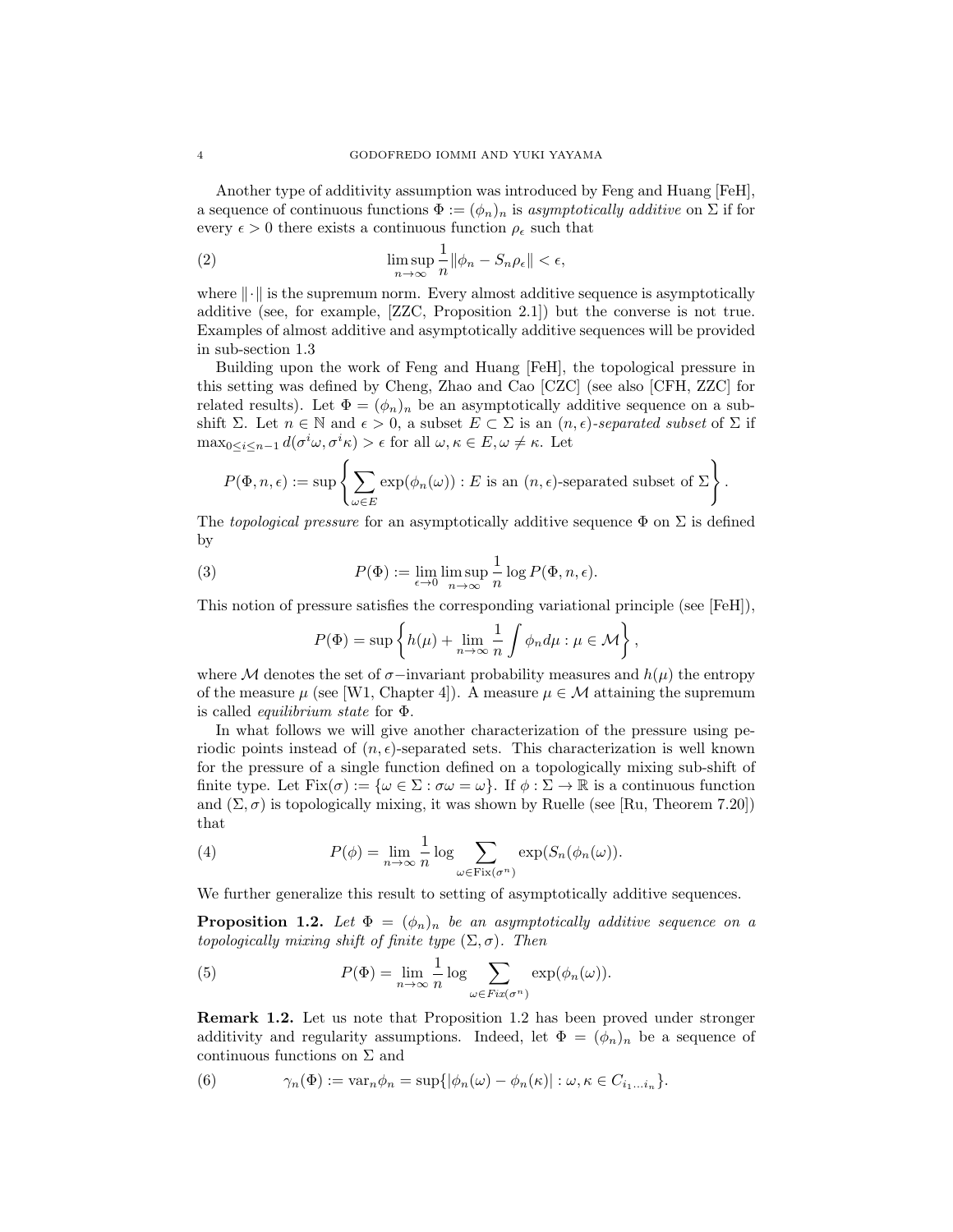We say that  $\Phi$  has *tempered variation* if  $\lim_{n\to\infty} \gamma_n(\Phi)/n = 0$ . Barreira [B2] showed that if  $\Phi = (\phi_n)_n$  is an almost additive sequences with tempered variation then the equation (5) holds. It should be noted, however, that a simple modification of the argument in [ZZC, Lemma 2.1] implies that if  $\Phi = (\phi_n)_n$  is an asymptotically additive sequence on a topologically mixing sub-shift  $(\Sigma, \sigma)$  then  $\Phi$  has tempered variation.

In order to prove proposition 1.2 we require some auxiliary results. A version of the following Lemma was proved in [ZZC, Lemma 2.3].

**Lemma 1.1.** Let  $\Phi = (\phi_n)_n$  be an asymptotically additive sequence on a topologi*cally mixing sub-shift*  $(\Sigma, \sigma)$  *satisfying equation (2). Then*  $P(\Phi) = \lim_{\epsilon \to 0} P(\rho_{\epsilon})$ *.* 

*Proof.* Let  $\bar{\epsilon} > 0$ . Since  $\Phi$  is an asymptotically additive sequence, there exist  $\rho_{\bar{\epsilon}} \in C(\Sigma)$  and  $N_{\bar{\epsilon}}$  such that for every  $\omega \in \Sigma$  and  $n \geq N_{\bar{\epsilon}}$ 

$$
\frac{1}{n}(S_n\rho_{\bar{\epsilon}})(\omega) - 2\bar{\epsilon} \le \frac{1}{n}\phi_n(\omega) \le \frac{1}{n}(S_n\rho_{\bar{\epsilon}})(\omega) + 2\bar{\epsilon}.
$$

Thus, for  $n \geq N_{\bar{\epsilon}}$  and  $\epsilon > 0$ 

$$
\exp(-2n\bar{\epsilon})\sup\left\{\sum_{\omega\in E}\exp((S_n\rho_{\bar{\epsilon}})(\omega)) : E \text{ is an } (n,\epsilon) \text{ separated subset of } \Sigma\right\}
$$
  

$$
\leq \sup\left\{\sum_{\omega\in E}\exp(\phi_n(\omega)) : E \text{ is an } (n,\epsilon) \text{ separated subset of } \Sigma\right\}
$$
  

$$
\leq \exp(2n\bar{\epsilon})\sup\left\{\sum_{\omega\in E}\exp((S_n\rho_{\bar{\epsilon}})(\omega)) : E \text{ is an } (n,\epsilon) \text{ separated subset of } \Sigma\right\}.
$$

Therefore,

$$
-2\bar{\epsilon} + \frac{1}{n}\log\left(\sup\left\{\sum_{\omega \in E} \exp((S_n \rho_{\bar{\epsilon}})(\omega)) : E \text{ is an } (n, \epsilon) \text{ separated subset of } \Sigma\right\}\right)
$$
  

$$
\leq \frac{1}{n}\log\left(\sup\left\{\sum_{\omega \in E} \exp(\phi_n(\omega)) : E \text{ is an } (n, \epsilon) \text{ separated subset of } \Sigma\right\}\right)
$$
  

$$
\leq 2\bar{\epsilon} + \frac{1}{n}\log\left(\sup\left\{\sum_{\omega \in E} \exp((S_n \rho_{\bar{\epsilon}})(\omega)) : E \text{ is an } (n, \epsilon) \text{ separated subset of } \Sigma\right\}\right)
$$

Hence

$$
-2\bar{\epsilon} + P(\rho_{\bar{\epsilon}}) \le P(\Phi) \le 2\bar{\epsilon} + P(\rho_{\bar{\epsilon}}).
$$

Since for every  $\bar{\epsilon} > 0$  we can obtain the above inequality, letting  $\bar{\epsilon} \to 0$ , we have that  $P(\Phi) = \lim_{\bar{\epsilon} \to 0} P(\rho_{\bar{\epsilon}})$ . that  $P(\Phi) = \lim_{\bar{\epsilon} \to 0} P(\rho_{\bar{\epsilon}})$ .

*Proof of Proposition* 1.2. Since  $\Phi$  is asymptotically additive, for a fixed  $\bar{\epsilon} > 0$ , there exist a continuous function  $\rho_{\bar{\epsilon}}$  and  $N_{\bar{\epsilon}} \in \mathbb{N}$  such that for every  $n > N_{\bar{\epsilon}}$  we have that

$$
(S_n \rho_{\bar{\epsilon}})(\omega) - 2n\bar{\epsilon} \le \phi_n(\omega) \le (S_n \rho_{\bar{\epsilon}})(\omega) + 2n\bar{\epsilon}.
$$

.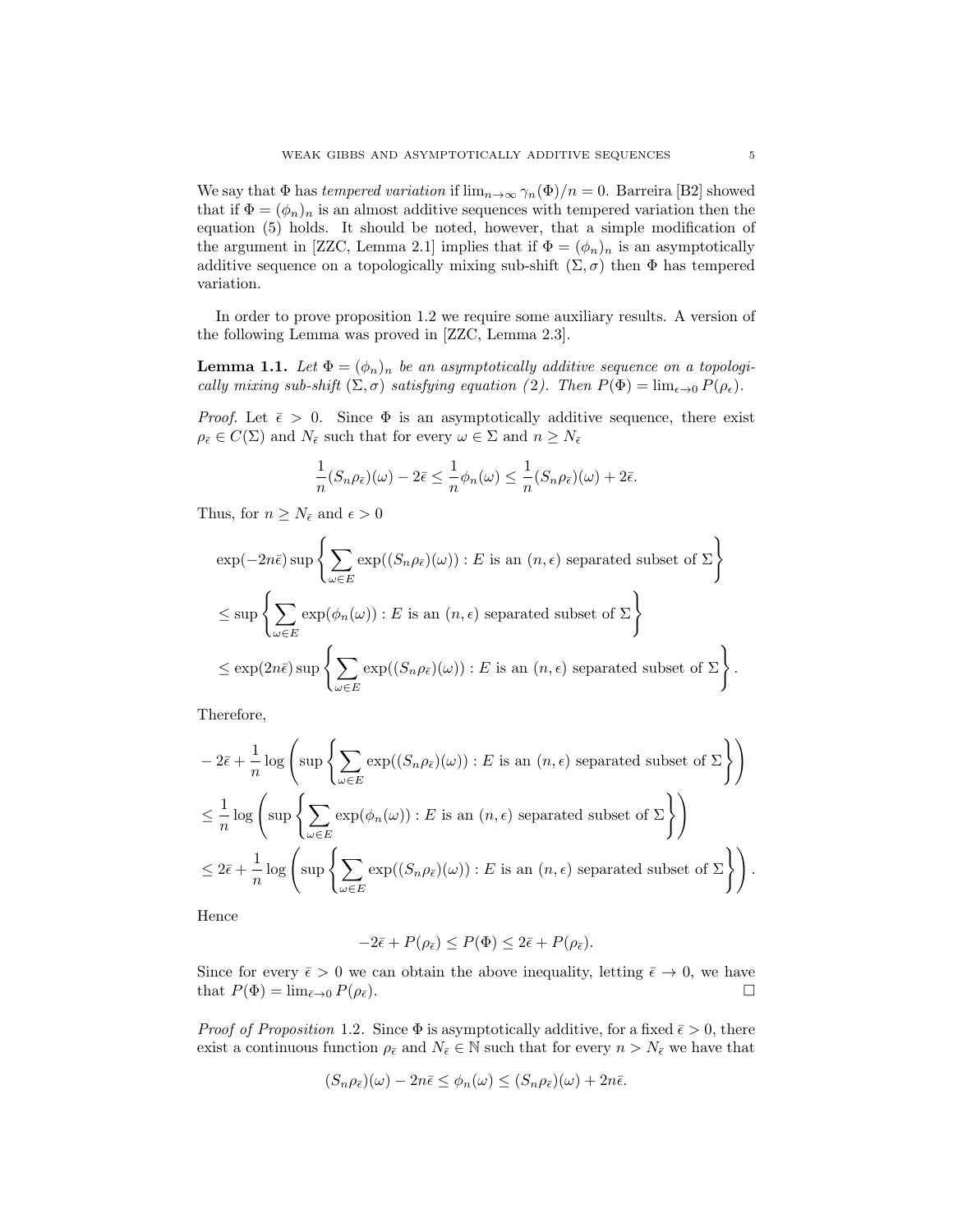Therefore, for every  $n > N_{\bar{\epsilon}}$  we have that

$$
\exp(-2n\bar{\epsilon}) \sum_{\omega \in \text{Fix}(\sigma^n)} \exp((S_n \rho_{\bar{\epsilon}})(\omega)) \leq \sum_{\omega \in \text{Fix}(\sigma^n)} \exp(\phi_n(\omega))
$$
  

$$
\leq \exp(2n\bar{\epsilon}) \sum_{\omega \in \text{Fix}(\sigma^n)} \exp((S_n \rho_{\bar{\epsilon}})(\omega)).
$$

Thus,

$$
-2\overline{\epsilon} + \frac{1}{n}\log\left(\sum_{\omega \in \text{Fix}(\sigma^n)} \exp((S_n \rho_{\overline{\epsilon}})(\omega))\right) \le \frac{1}{n}\log\left(\sum_{\omega \in \text{Fix}(\sigma^n)} \exp(\phi_n(\omega))\right)
$$
  

$$
\le 2\overline{\epsilon} + \frac{1}{n}\log\left(\sum_{\omega \in \text{Fix}(\sigma^n)} \exp((S_n \rho_{\overline{\epsilon}})(\omega))\right).
$$

Letting  $n \to \infty$  and making use of Ruelle's representation of the pressure of a continuous function by means of periodic points as in equation (4) we obtain

$$
-2\overline{\epsilon} + P(\rho_{\overline{\epsilon}}) \le \lim_{n \to \infty} \frac{1}{n} \log \left( \sum_{\omega \in \text{Fix}(\sigma^n)} \exp(\phi_n(\omega)) \right) \le 2\overline{\epsilon} + P(\rho_{\overline{\epsilon}}).
$$

Since for every  $\bar{\epsilon} > 0$  we can obtain the above inequality, letting  $\bar{\epsilon} \to 0$  and making use of Lemma 1.1 we have that

$$
P(\Phi) = \lim_{\bar{\epsilon} \to 0} P(\rho_{\bar{\epsilon}}) \le \lim_{n \to \infty} \frac{1}{n} \log \left( \sum_{\omega \in \text{Fix}(\sigma^n)} \exp(\phi_n(\omega)) \right) \le \lim_{\bar{\epsilon} \to 0} P(\rho_{\bar{\epsilon}}) = P(\Phi).
$$

1.3. Examples. Part of the interest in studying non-additive thermodynamic formalism and in particular its almost additive and asymptotically additive versions is the wide range of relevant examples to which it can be applied. Here we provide some examples of sequences satisfying weak additivity properties that arise naturally in certain context.

Product of matrices and Maximal Lyapunov exponents. Let  $A = (a_{ij})$ be a  $d \times d$  matrix with real coefficients. We define the norm of the matrix by  $||A|| := \max_i \sum_{j=1}^d a_{ij}$ . Let  $\{A_1, \ldots A_n\}$  be a finite collection of  $d \times d$  real matrices and let  $(\Sigma, \sigma)$  be the full-shift on n symbols. Furstenberg and Kesten in [FK] studied the following sequence of functions. If  $\omega = (i_1, i_2, \dots) \in \Sigma$  define the sequence of functions by  $\phi_n(\omega) := ||A_{i_n} A_{i_{n-1}} \cdots A_{i_1}||$ . A fundamental result in [FK] is that if  $\mu$ is an ergodic measure then  $\mu$ -almost everywhere the following equality holds

$$
\lim_{n \to \infty} \frac{1}{n} \int \log \phi_n d\mu = \lim_{n \to \infty} \frac{1}{n} \log \phi_n(\omega).
$$

Since the sequence  $(\log \phi_n)_n$  is subadditive the above result now follows form Kingman's subadditive ergodic theorem (proved several years later). The number  $\lambda(\omega) := \lim_{n \to \infty} \frac{1}{n} \log \phi_n(\omega)$ , when it exists, is called Maximal Lyapunov exponent of  $\omega$ . This is an important dynamical quantity that appears in a wide range of contexts, from Schrödinger operators to Hausdorff dimension of measures. It turns out that if the matrices in  $\{A_1, \ldots, A_n\}$  are positive (meaning that every entry is positive) then the sequence  $(\log \phi_n)_n$  is almost additive (see [Fe1]).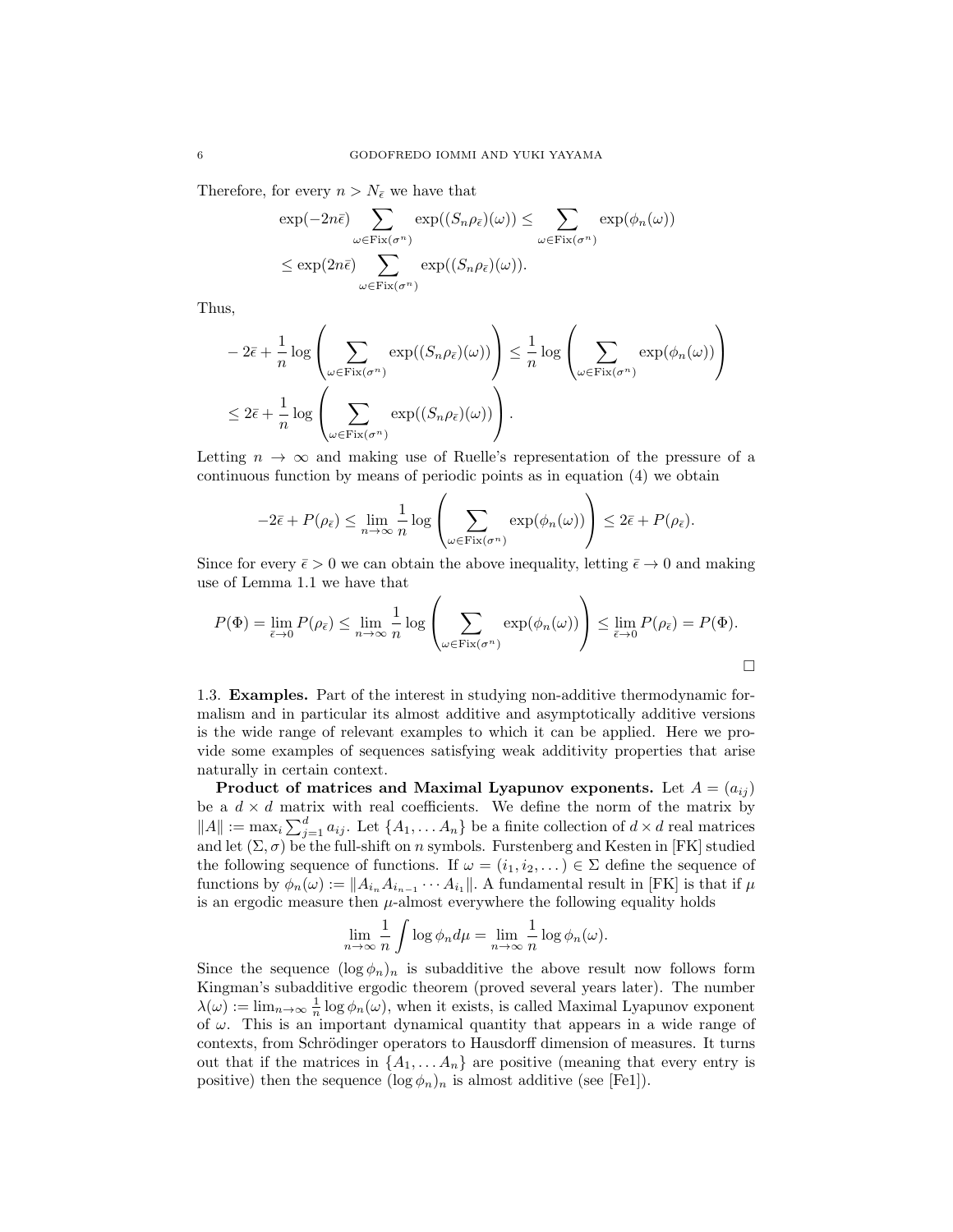Factor maps. We can find examples of sequences of continuous functions which are almost additive by studying factor maps between sub-shifts (see [YY1, YY2]). Let  $(\Sigma_1, \sigma_{\Sigma_1})$  be a topologically mixing sub-shift of finite type and  $(\Sigma_2, \sigma_{\Sigma_2})$  a subshift. Let  $\pi : \Sigma_1 \to \Sigma_2$  be a one-block factor map, i.e.,  $\pi$  is a continuous and surjective function from  $\Sigma_1$  to  $\Sigma_2$  that satisfies  $\pi \circ \sigma_{\Sigma_1} = \sigma_{\Sigma_2} \circ \pi$ . For an allowable word  $y_1 \ldots y_n$  of length n in  $\Sigma_2$ , denote by  $|\pi^{-1}[y_1 \ldots y_n]|$  the cardinality of the set consisting of exactly one point from each cylinder  $C_{x_1...x_n}$  in  $\Sigma_1$  such that  $\pi(C_{x_1...x_n}) \subseteq$  $C_{y_1...y_n}$ . For  $y = (y_1,...,y_n,...) \in \Sigma_2$ , let  $\phi_n(y) = \log |\pi^{-1}[y_1...y_n]|$ . Then  $\Phi = (\phi_n)_n$  is subadditive. Suppose we have the following condition: for  $n, m \in \mathbb{N}$ , there exists  $0 < D \leq 1$  such that for any allowable word  $y_1 \ldots y_{n+m}$  of length  $(n + m)$  in  $\Sigma_2$ , we have  $D|\pi^{-1}[y_1 \dots y_n]||\pi^{-1}[y_{n+1} \dots y_{n+m}]| \leq |\pi^{-1}[y_1 \dots y_{n+m}]|$ (see [YY1] for examples). Then  $\Phi = (\phi_n)_n$  is almost additive on  $\Sigma_2$ . We note that  $\Phi$ appears in the study of dimension of compact invariant sets of some non-conformal expanding maps (see [Fe2, YY1]).

Singular value function and non-conformal Fractal geometry. There is a wide range of techniques in order to compute and estimate the Hausdorff dimension of a conformal repeller,  $\Lambda$ , corresponding to a  $C^1$  map  $f : \mathbb{R}^2 \to \mathbb{R}^2$  (see [B2] for precise definitions). The reason behind this is that since the system is conformal the natural (dynamically defined) covers are close enough to balls and can be used to estimate the Hausdorff dimension. In the non conformal setting the situation is much more subtle and the theory is far less developed. Falconer [Fa1] introduced an idea and a technique that has been greatly developed over the last years and that we now recall in a two dimensional setting. The singular values  $s_1(A), s_2(A)$  of a  $2 \times 2$ matrix A are the eigenvalues, counted with multiplicities, of the matrix  $(A^*A)^{1/2}$ , where  $A^*$  denotes the transpose of A. The singular values can be interpreted as the length of the semi-axes of the ellipse which is the image of the unit ball under A. The functions,  $\phi_{i,n} : \Lambda \to \mathbb{R}$  be defined by  $\phi_{i,n}(x) = \log s_i(d_x f^n)$  and called *singular value functions*. Under certain assumptions it is possible to estimate the dimension of the repeller studying these functions (see for example [Fa2]). It was proved by Barreira and Gelfert [BG, Proposition 4] that if the dynamical system f has dominated splitting (see [B2, p.234] for a precise definition) then the sequences  $(\phi_{i,n})_n$  are almost additive.

Average conformal repellers. Let f be a  $C^1$  map defined on a  $C^{\infty}$  manifold and let  $\Lambda$  be a compact, f–invariant set. In [BCH] the authors define  $\Lambda$  to be an *average conformal repeller* if for every ergodic f−invariant measure supported on  $\Lambda$  all the corresponding Lyapunov exponents are positive and equal. If A is a matrix denote by  $m(A) = ||A^{-1}||^{-1}$ . It is shown in [BCH] that the Hausdorff dimension of  $\Lambda$  is the root of the function  $s \mapsto P(-s\Phi)$ , where  $\Phi = (\phi_n)$  and  $\phi_n(x) = \log m(Df^n x)$ . It is also proven that

$$
\lim_{n \to \infty} \frac{1}{n} \log \frac{\|Df^n x\|}{m(Df^n x)} = 0.
$$

Zhao, Zhang and Cao [ZZC] remarked that both sequences  $(\log ||Df^n x||)_n$  and  $(\log m(Df^n))_n$  are asymptotically additive, while not necessarily almost additive.

## 2. Weak Gibbs measure for asymptotically additive sequences

The notion of weak Gibbs measure can be extended to the setting of asymptotically additive sequence.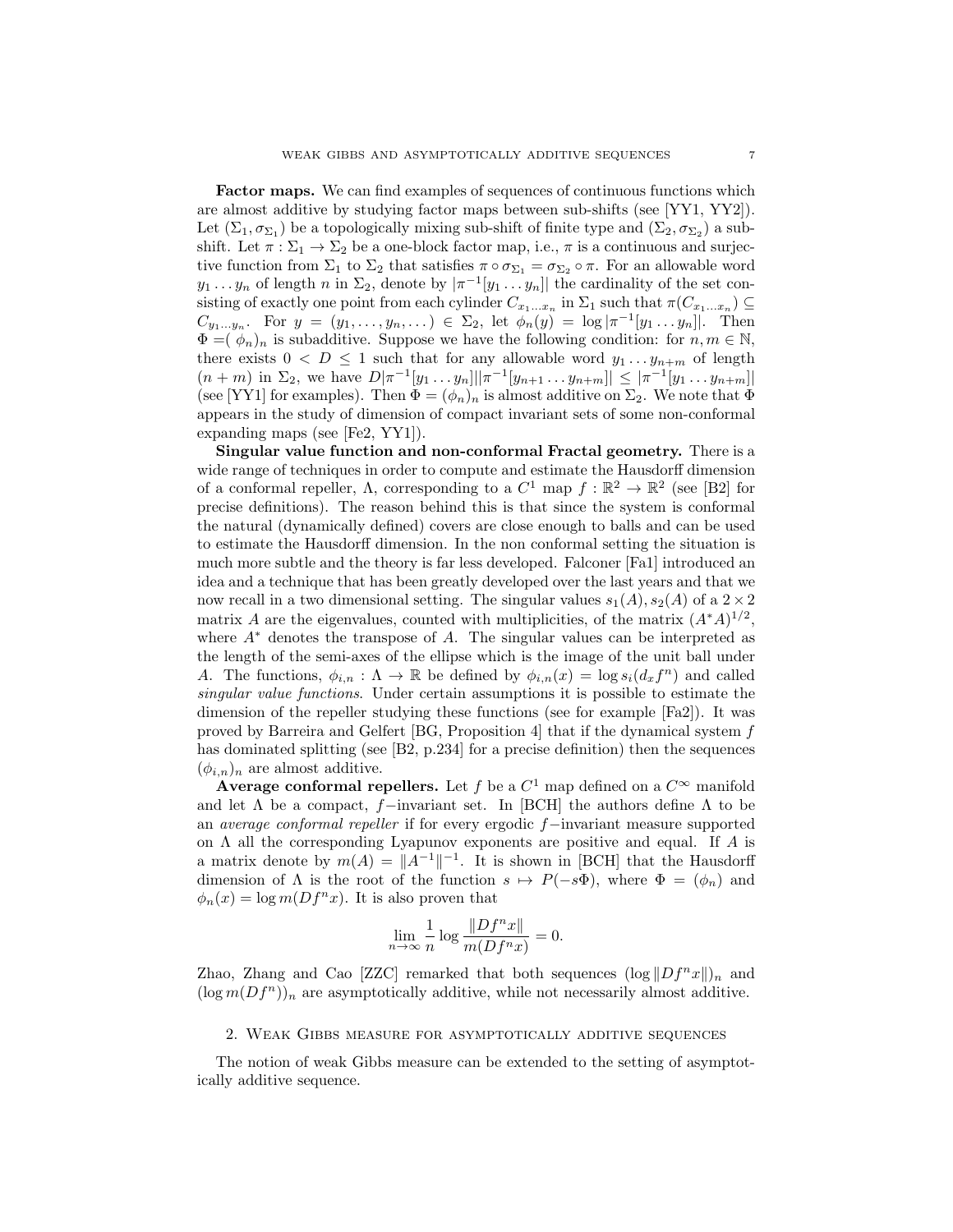**Definition 2.1.** A probability measure  $\mu$  is called a *weak Gibbs measure* for the asymptotically additive sequence  $\Phi = (\phi_n)_n$  on  $\Sigma$  if there exists a sequence of positive real numbers  $K(n)$  satisfying

$$
\lim_{n \to \infty} \frac{\log K(n)}{n} = 0,
$$

such that, for every  $n \in \mathbb{N}$ , every cylinder  $C_{i_1...i_n}$  and every  $\omega \in C_{i_1...i_n}$  we have

$$
\frac{1}{K(n)} \le \frac{\mu(C_{i_1...i_n})}{\exp(\phi_n(\omega) - nP(\Phi))} \le K(n),
$$

where  $P(\Phi)$  is the topological pressure for  $\Phi$ .

**Remark 2.1.** It was shown by Barreira [B2] that if  $\Phi$  is an almost additive sequence of continuous functions with tempered variation, then there exists an ergodic weak Gibbs measure, not necessary invariant though (note that in virtue of Remark 1.2 the regularity assumption is not really needed). This result generalizes that of Kesseböhmer. Indeed, if  $\phi$  is a continuous potential on  $\Sigma$  then  $\Phi = (S_n(\phi))_n$  is an almost additive sequence. Moreover,  $\Phi$  has tempered variation if and only if  $\phi$  is a medium varying function.

In this section we prove that every weak Gibbs measure for an asymptotically additive sequence is a Gibbs measure for, another, asymptotically additive sequence. Simplifying, therefore, the study of such measures.

**Theorem 2.1.** If  $\mu$  is a weak Gibbs measure for an asymptotically additive se*quence*  $\Phi := (\phi_n)_n$  *on a topologically mixing Markov shift*  $(\Sigma, \sigma)$  *then there exists an asymptotically additive sequence*  $\Psi := (\psi_n)_n$  *on*  $\Sigma$  *such that the measure*  $\mu$  *is Gibbs with respect to* Ψ*.*

*Proof.* Since the sequence  $\Phi$  is asymptotically additive, for every  $k \in \mathbb{N}$  there exists a continuous function  $\rho_k : \Sigma \to \mathbb{R}$  such that

$$
\limsup_{n \to \infty} \frac{1}{n} ||\phi_n - S_n \rho_k|| \le \frac{1}{k}.
$$

Let us consider the following sequence of functions  $\Psi = (\psi_n)$ , where  $\psi_n : \Sigma \to \mathbb{R}$  is defined for  $\omega \in C_{i_1...i_n}$  by  $\psi_n(\omega) := \log \mu(C_{i_1...i_n})$ . Note that for every  $\omega \in \Sigma$  we have that

(7) 
$$
-\log K(n) \leq \psi_n(\omega) - \phi_n(\omega) + nP(\Phi) \leq \log K(n).
$$

Indeed, since the measure  $\mu$  is weak Gibbs for  $\Phi$  equation (7) simply follows applying logarithm to the following inequalities,

$$
\frac{1}{K(n)} \le \frac{\mu(C_{i_1...i_n})}{\exp(-nP(\Phi) + \phi_n(\omega))} \le K(n).
$$

Moreover, the sequence  $\Psi = (\psi_n)_n$  is asymptotically additive. Indeed, it follows from equation (7) and the definition of weak Gibbs measure that for every  $k \in \mathbb{N}$  the continuous function  $(\rho_k+P(\Phi)) : \Sigma \to \mathbb{R}$ , defined by  $(\rho_k+P(\Phi))(\omega) = \rho_k(\omega)+P(\Phi)$ , is such that

$$
\limsup_{n \to \infty} \frac{1}{n} ||\psi_n - S_n(\rho_k + P(\Phi))||
$$
  
\n
$$
\leq \limsup_{n \to \infty} \frac{1}{n} ||\psi_n - \phi_n + n(P(\Phi))|| + \limsup_{n \to \infty} \frac{1}{n} ||\phi_n - S_n \rho_k|| \leq \limsup_{n \to \infty} \frac{\log K(n)}{n} + \frac{1}{k} = \frac{1}{k}
$$

.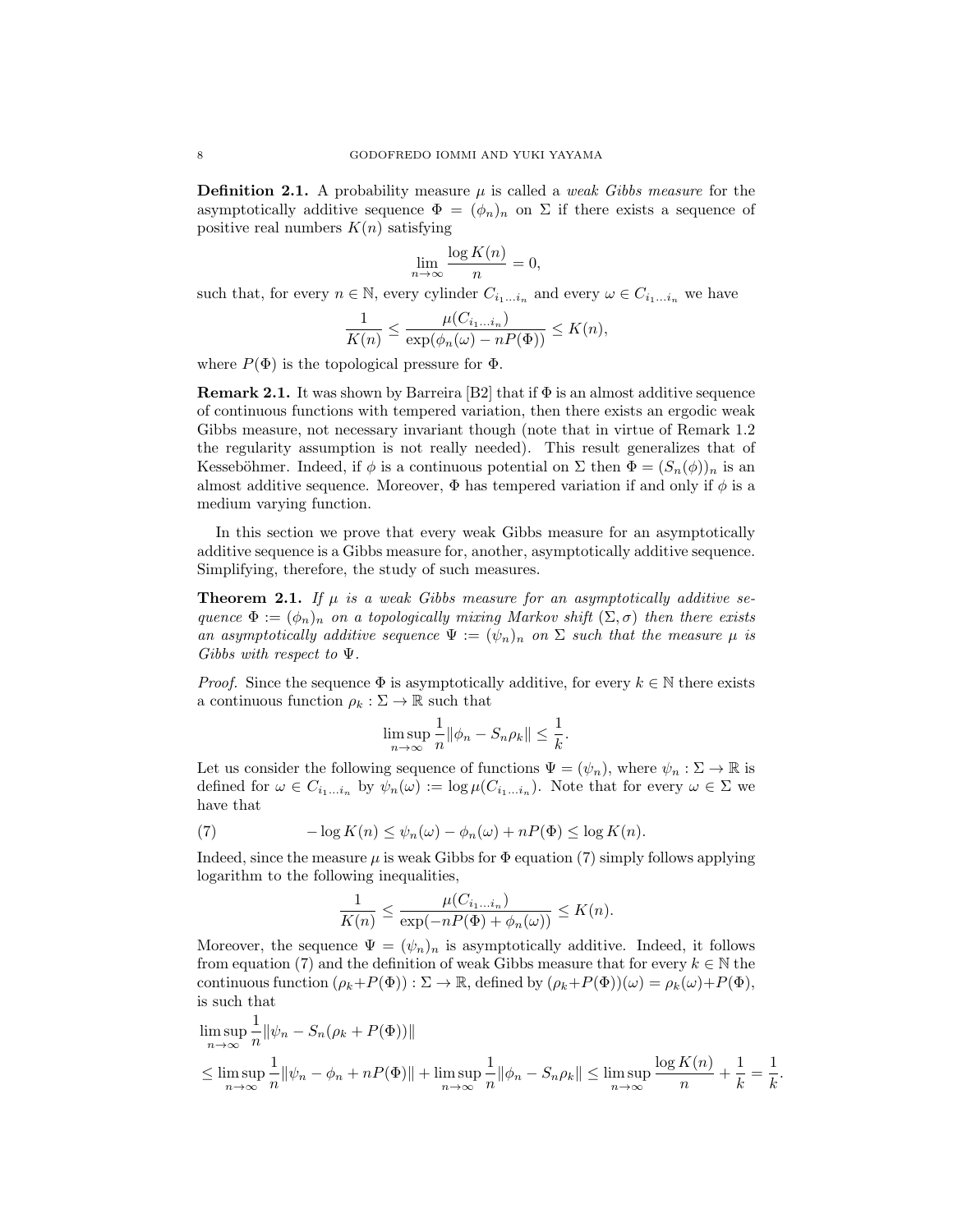It now follows from Proposition 1.2 and the definition of weak Gibbs measure that

$$
P(\Psi) = \lim_{n \to \infty} \frac{1}{n} \log \sum_{\omega \in \text{Fix}(\sigma^n)} \exp(\psi_n(\omega)) = \lim_{n \to \infty} \frac{1}{n} \log \sum_{\omega \in \text{Fix}(\sigma^n)} \mu(C_{i_1...i_n})
$$
  
\n
$$
\leq \lim_{n \to \infty} \frac{1}{n} \log \sum_{\omega \in \text{Fix}(\sigma^n)} \exp(-nP(\Phi) + \phi_n(\omega))K(n)
$$
  
\n
$$
= \lim_{n \to \infty} \frac{\log K(n)}{n} - P(\Phi) + \lim_{n \to \infty} \frac{1}{n} \log \sum_{\omega \in \text{Fix}(\sigma^n)} \exp(\phi_n(\omega))
$$
  
\n
$$
= \lim_{n \to \infty} \frac{\log K(n)}{n} - P(\Phi) + P(\Phi) = 0.
$$

And on the other hand

$$
P(\Psi) = \lim_{n \to \infty} \frac{1}{n} \log \sum_{\omega \in \text{Fix}(\sigma^n)} \exp(\psi_n(\omega)) = \lim_{n \to \infty} \frac{1}{n} \log \sum_{\omega \in \text{Fix}(\sigma^n)} \mu(C_{i_1...i_n})
$$
  
\n
$$
\geq \lim_{n \to \infty} \frac{1}{n} \log \sum_{\omega \in \text{Fix}(\sigma^n)} \exp(-nP(\Phi) + \phi_n(\omega))K(n)^{-1}
$$
  
\n
$$
= \lim_{n \to \infty} -\frac{\log K(n)}{n} - P(\Phi) + \lim_{n \to \infty} \frac{1}{n} \log \sum_{\omega \in \text{Fix}(\sigma^n)} \exp(\phi_n(\omega))
$$
  
\n
$$
= \lim_{n \to \infty} -\frac{\log K(n)}{n} - P(\Phi) + P(\Phi) = 0.
$$

Therefore  $P(\Psi) = 0$ . Thus, for every  $n \in \mathbb{N}$ , every cylinder  $C_{i_1...i_n}$  and every  $\omega \in C_{i_1...i_n}$  we have

$$
\frac{\mu(C_{i_1...i_n})}{\exp(\psi_n(\omega) - nP(\Psi))} = 1.
$$

Therefore, the measure  $\mu$  is Gibbs with respect to  $\Psi$ .

$$
\mathcal{L}_{\mathcal{A}}\subseteq\mathcal{L}_{\mathcal{A}}
$$

**Corollary 2.1.** *Every weak Gibbs measure*  $\mu$  *for a continuous potential*  $\phi$  *on*  $\Sigma$  *is a Gibbs measure for an asymptotically additive <i>sequence*  $\Psi := (\psi_n)_n$  *on*  $\Sigma$ *.* 

*Proof.* The result follows considering  $\Phi = (S_n \phi)_n$  in Theorem 2.1.

Recall that an almost additive sequence  $\Phi$  is an asymptotically additive sequence and thus it has tempered variation (see Remark 1.2 and [ZZC, Proposition 2.1]). Therefore there always exists a weak Gibbs measure for Φ.

**Corollary 2.2.** Let  $\mu$  be a weak Gibbs measure for an almost additive sequence  $\Phi := (\phi_n)_n$ . Then there exists an asymptotically additive sequence  $\Psi := (\psi_n)_n$  such *that the measure*  $\mu$  *is Gibbs with respect to*  $\Psi$ *.* 

*Proof.* The result is contained in Theorem 2.1.  $\Box$ 

**Remark 2.2** (Regularity). Note that the sequence  $\Psi = (\psi_n)_n$  constructed in Theorem 2.1 is such that every function  $\psi_n : \Sigma \to \mathbb{R}$  is locally constant on cylinders of length n.

**Remark 2.3.** Let  $\phi$  be a continuous potential for which there exists a Gibbs measure  $\mu$ . Then the sequence of functions  $\Psi$  in Theorem 2.1 is almost additive.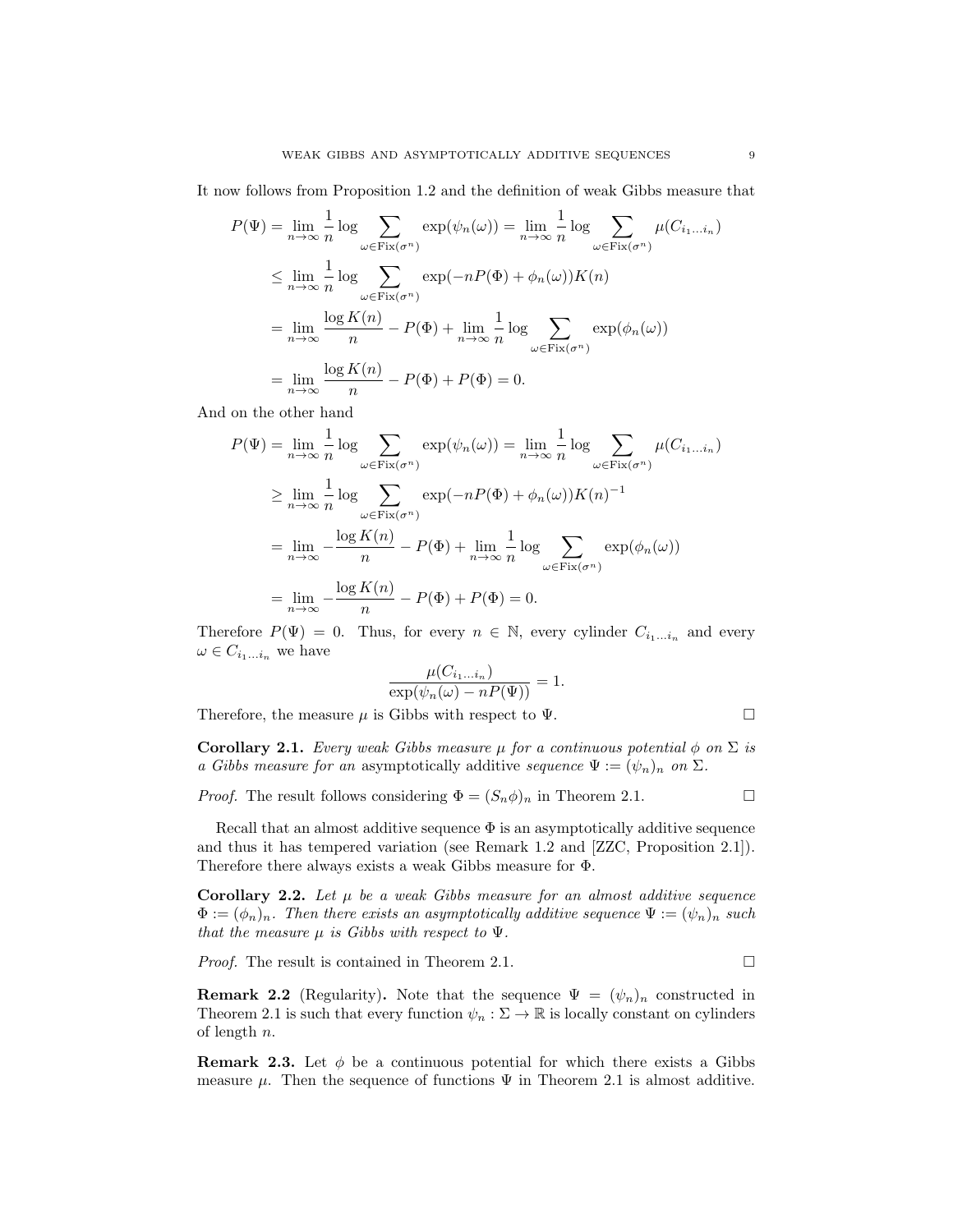Without loss of generality we can assume that  $P(\phi) = 0$ . Recall that there exists a constant  $C > 0$  such that

$$
\frac{1}{C}\exp(S_{n+m}\phi(\omega)) \leq \mu(C_{i_1...i_{n+m}}) \leq C\exp(S_{n+m}\phi(\omega)).
$$

Note that

$$
\psi_{n+m}(\omega) - \psi_n(\omega) - \psi_m(\sigma^n \omega) = \log \frac{\mu(C_{i_1...i_{n+m}})}{\mu(C_{i_1...i_n})\mu(C_{i_n...i_{n+m}})}
$$
  

$$
\leq \log \frac{C \exp S_{n+m}\phi(\omega)}{C^{-2} \exp S_n \phi(\omega) \exp S_m \phi(\sigma^n \omega)} = 3 \log C.
$$

Moreover,

$$
\psi_{n+m}(\omega) - \psi_n(\omega) - \psi_m(\sigma^n \omega) = \log \frac{\mu(C_{i_1...i_{n+m}})}{\mu(C_{i_1...i_n})\mu(C_{i_n...i_{n+m}})}
$$
  

$$
\geq \log \frac{C^{-1} \exp S_{n+m}\phi(\omega)}{C^2 \exp S_n \phi(\omega) \exp S_m \phi(\sigma^n \omega)} = -3 \log C.
$$

Therefore the sequence  $\Psi$  is almost additive. Now, if the measure  $\mu$  is weak Gibbs but not Gibbs then the sequences  $\Psi$  is asymptotically additive but not almost additive.

Remark 2.4. It should be stressed that the results in Theorem 2.1 and in its Corollaries the Gibbs condition is satisfied for a constant  $C = 1$ , thus we obtain equalities instead of inequalities in the Gibbs definition.

#### 3. Applications

3.1. Multifractal analysis. In this section we apply several results on dimension theory of non-additive sequences to the study of multifractal analysis of conformal dynamical systems. It is worth stressing that while non-additive thermodynamic formalism was originally developed to study dimension theory on non-conformal settings, it has interesting and powerful applications in the conformal setting. Multifractal analysis is the study of level sets determined by (dynamically defined) local quantities. In general, the geometry of the level sets is rather complicated and in order to quantify its size Hausdorff dimension is used. Combining the results in Section 2 with those recently obtained by Barreira, Cao and Wang [BCW] on multifractal analysis of quotients of asymptotically additive sequences, we obtain new results and recover old ones in multifractal analysis for one-dimensional uniformly hyperbolic dynamical systems. The class of dynamical systems that we will study is the following.

**Definition 3.1.** Let  $I = [0, 1]$  and consider a finite family  $\{I_i\}_{i=1}^k$ , of closed intervals with disjoint interiors contained in I. A map  $T: \bigcup_{i=1}^{k} I_i \to I$  is an *expanding Markov map* if

- (1) the map is  $C^{1+\alpha}$ :
- (2) the map  $T$  is Markov and it can be coded by a topologically mixing sub-shift of finite on the alphabet  $\{1, \ldots, k\}$ ;
- (3) for every  $x \in \bigcup_{i=1}^{k} I_i$  we have that  $|T'(x)| > 1$ .

The *repeller* of such a map is defined by

 $\Lambda := \{x \in \bigcup_{i=1}^{\infty} I_i : T^n(x)$  is well defined for every  $n \in \mathbb{N}\}$ .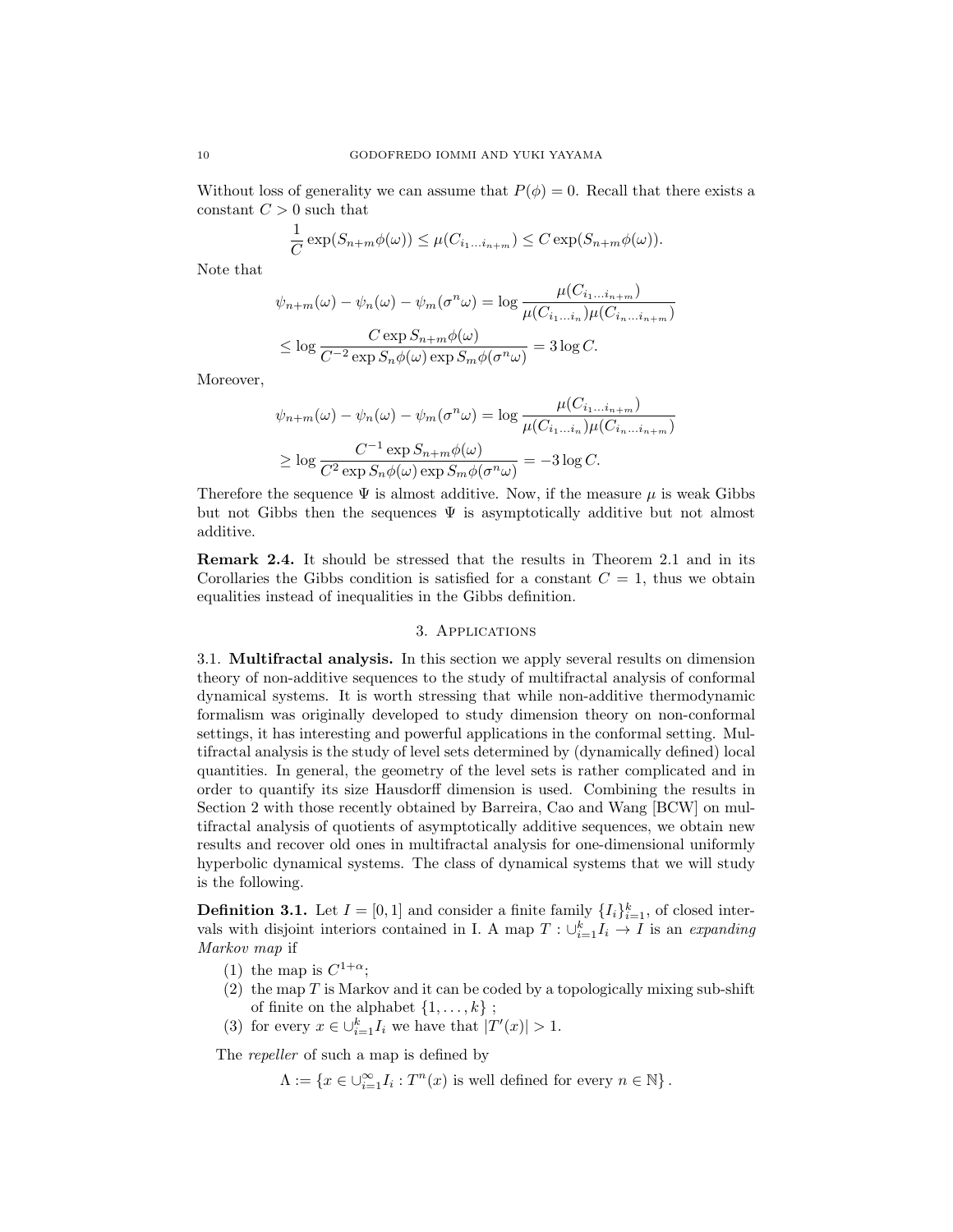The Markov structure assumed for expanding Markov maps T, allows for a good symbolic representation. That is, there exists a topologically mixing sub-shift of finite type  $(\Sigma, \sigma)$  defined on the alphabet  $\{1, \ldots, k\}$  with the following property: the natural projection,  $\pi : \Sigma \to \Lambda$  satisfies  $\pi \circ \sigma = T \circ \pi$ . Moreover, it is an injective map except on a countable set (which from the point of view of dimension theory is irrelevant).

When coding a dynamical system with a symbolic one it is often desirable to translate the original metric properties onto the symbolic space. A standard way to do it is to associate to each symbolic cylinder of length  $n$  the diameter of its projection. Let  $I(i_1, \ldots i_n) := \pi(C_{i_1 \ldots i_n})$ , with a slight abuse of notation we call that set a *cylinder* of length n for T. For every  $n \in \mathbb{N}$  we define the function  $D_n : \Sigma \to \mathbb{R}$  by  $D_n(\omega) := \text{diam}(I(i_1, \ldots i_n)),$  where  $I(i_1, \ldots i_n)$  is the cylinder of length n in [0, 1] containing the point  $\pi(\omega)$ . We denote the sequence of functions obtained in this way by  $D := (D_n)_n$ . It is a well known, and widely used, result that  $D_n$  is comparable with  $|(T^{-n})'|$ . Indeed, the following results appears in [Pe, Proposition 20.2].

**Lemma 3.1.** *If* T *is an expanding Markov map then there exists a constant*  $K_1 > 0$ *such that for every*  $\omega \in \Sigma$  *with*  $\pi(\omega) = x$  *we have* 

$$
\frac{1}{K_1} \le \frac{D_n(\omega)}{|(T^{-n})'|(x)} \le K_1.
$$

**Remark 3.1.** A remarkable fact proved by Urbanksi [U] and also by Jordan and Rams [JR] (using a different language though) is the following. If in the definition of the map  $T$  we allow a finite number of points for which the derivative of  $T$  is equal to 1, then the sequence  $\log D := (\log D_n)_n$  is asymptotically additive. This was used in [XM] when studying multifractal analysis of the set of irregular points.

We now define the local quantities that we will consider. Let  $\mu$  be a probability measure on [0, 1]. The *pointwise dimension* of  $\mu$  at the point  $x \in (0, 1)$  is defined by

$$
d_{\mu}(x) := \lim_{r \to 0} \frac{\log \mu((x-r, x+r))}{\log r},
$$

whenever the limit exists. This function describes the power law behaviour of the measure for small intervals and has been extensively studied over the last decade (see for example [B3]). For a weak Gibbs measure  $\mu$  the pointwise dimension can be computed at a symbolic level (see [JR, Lemma 8]).

Lemma 3.2. *Let* T *be an expanding Markov map and* µ *a weak Gibbs measure corresponding to the continuous potential*  $\phi$ *. Denote by*  $\overline{\mu} := \mu \circ \pi$ *, then whenever the pointwise dimension of* µ *exists we have*

$$
d_{\mu}(x) := \lim_{r \to 0} \frac{\log \mu((x - r, x + r))}{\log r} = \lim_{n \to \infty} \frac{\log \overline{\mu}(C_{i_1 \dots i_n})}{\log D_n(\omega)}
$$

$$
= -\lim_{n \to \infty} \frac{\log \overline{\mu}(C_{i_1 \dots i_n})}{\sum_{i=0}^{n-1} \log |(T^i)'(x)|},
$$

*where*  $C_{i_1...i_n}$  *is the cylinder of length n containing*  $\pi^{-1}x = \omega$ *.* 

We can now state our result in dimension theory. We denote the Hausdorff dimension of a set by  $\dim_H(\cdot)$  (see [Fa3] for definition and properties). Recall from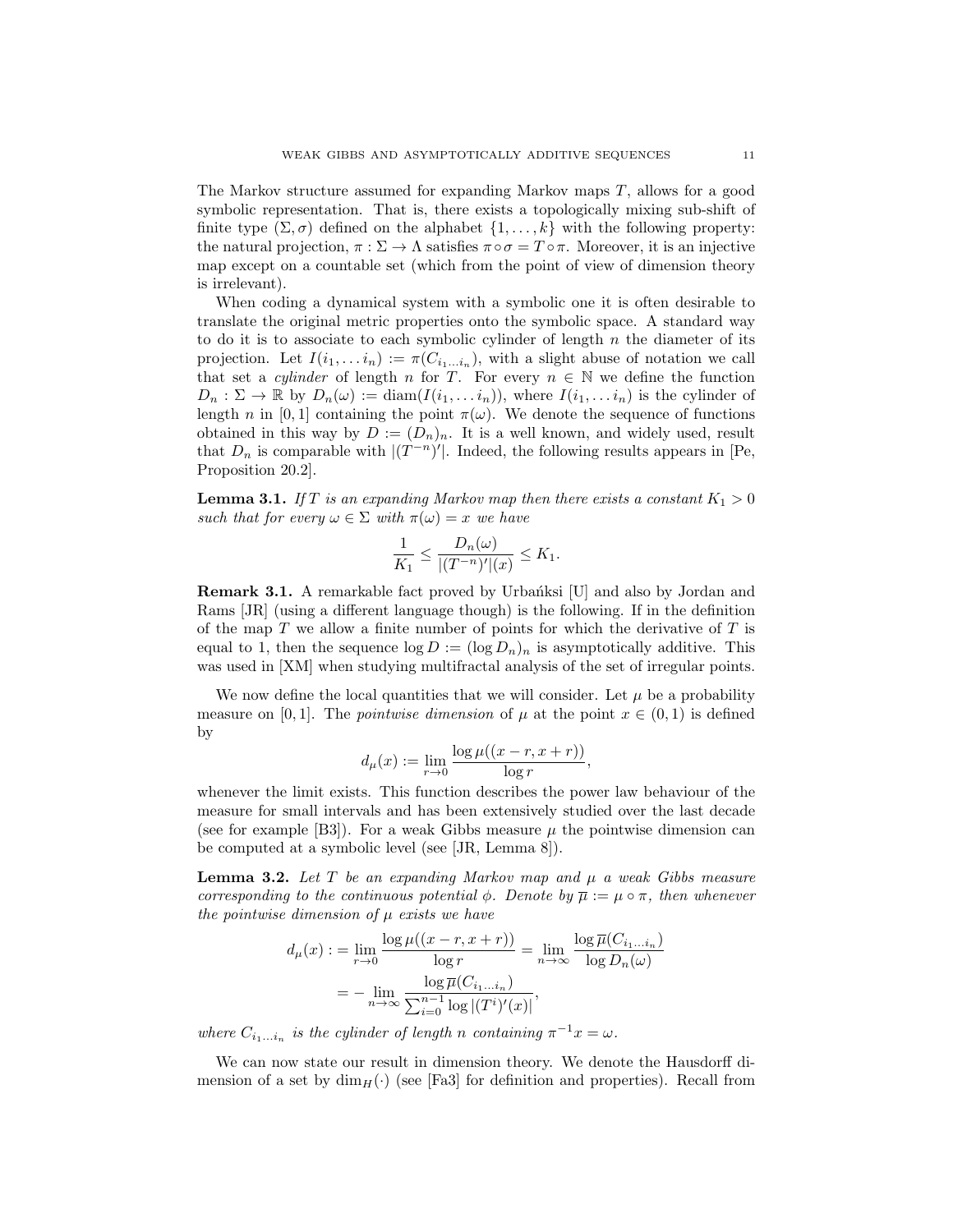Section 2 that if  $\mu_i$  is a weak Gibbs measure then we can define an asymptotically additive sequence  $\Psi^i := (\psi_n^i)_n$  by  $\psi_n^i(x) = \log \mu_i(C_{i_1...i_n}(x))$ . Let  $(\mu_i)_{i=1}^r$  be a finite set of non-atomic invariant weak Gibbs measures and  $(\Psi^i)_{i=1}^r$  the corresponding asymptotically additive sequences. Denote by  $\mathcal{M}_T$  the set of T−invariant probability measures and consider the map  $\mathcal{P} : \mathcal{M}_T \mapsto \mathbb{R}^r$  defined by

$$
\mathcal{P}(\mu) := \left( \frac{-\lim_{n \to \infty} \frac{1}{n} \int_0^1 \psi_n^1(x) d\mu}{\int_0^1 \log |T'| d\mu}, \dots, \frac{-\lim_{n \to \infty} \frac{1}{n} \int_0^1 \psi_n^r(x) d\mu}{\int_0^1 \log |T'| d\mu} \right)
$$

.

Denote by  $\Omega \subset \mathbb{R}^r$  the image of  $\mathcal{P}$ .

**Theorem 3.1.** Let  $T$  be an expanding Markov map and  $(\mu_i)_{i=1}^r$  be non-atomic *invariant weak Gibbs measures. Let*  $\overline{\alpha} = (\alpha_1, \alpha_2, \dots, \alpha_r) \in \mathbb{R}^r$  *and consider the level sets defined by*

$$
J(\overline{\alpha}) := \{ x \in [0,1] : (d_{\mu_1}(x), d_{\mu_2}(x), \dots, d_{\mu_r}(x)) = \overline{\alpha} \}.
$$

*Then,*

(1) 
$$
J(\overline{\alpha}) \neq \emptyset
$$
 if and only if  $\overline{\alpha} \in \Omega$ .

 $(2)$  *If*  $\overline{\alpha} \in \Omega$  *then* 

$$
\dim_H J(\overline{\alpha}) = \sup \left\{ \frac{h(\nu)}{\int \log |T'| d\nu} : \nu \in \mathcal{M}_T \text{ with } \mathcal{P}(\nu) = \overline{\alpha} \right\}.
$$

*Proof.* Since  $\mu_i$  is weak Gibbs we have that for every  $i \in \{1, \ldots, r\}$  the sequences  $\Psi^i := (\psi_n^i)_n$  are asymptotically additive (see Theorem 2.1). By Lemma 3.2, we have

$$
d_{\mu_i}(x) = - \lim_{n \to \infty} \frac{\psi_n^i(\omega)}{\sum_{i=0}^{n-1} \log |(T^i)'(x)|},
$$

where  $\pi(\omega) = x$ . Thus, the pointwise dimension of  $\mu_i$  at the point  $x \in [0,1]$  is the quotient of two asymptotically additive sequences. Also, since  $T$  is an expanding Markov map there exists a constant  $H > 0$  such that for every  $x \in \Lambda$  and every  $n \in \mathbb{N}$  we have  $\sum_{i=0}^{n-1} \log |(T^i)'(x)| \geq nH$ . The result now follows from [BCW, Theorem 1 part (1).

Remark 3.2. Note that what is relevant in the proof of Theorem 3.1 is that the pointwise dimension of weak Gibbs measures can be computed as the limit of the quotient of two asymptotically additive sequences. The same type of result can be obtained considering, instead of pointwise dimension, local entropies, Birkhoff averages, Lyapunov exponents or quotients of Birkhoff averages.

3.2. Factors of Gibbs measures. Pollicott and Kempton [PK] and Chazottes and Ugalde [CU] independently considered problems related to factors of Gibbs measures on full shifts. In particular, they studied conditions under which the factors of invariant Gibbs measures for functions of summable variations are also Gibbs measures for functions having good regularity properties. Their results inculde that images of Gibbs measures for Hölder continuous functions are Gibbs measures for functions of summable variations. Yayama [YY2] considered the factors of invariant Gibbs measures for almost additive sequences of continuous functions, generalizing the theory of factors of Gibbs measures.

Let  $\pi : \Sigma_1 \to \Sigma_2$  be a one-block factor map between sub-shifts on finitely many symbols. Denote by  $\mathcal{M}_{\Sigma_1}$  the set of  $\sigma_{\Sigma_1}$ -invariant Borel probability measures and let  $\pi\mu \in \mathcal{M}_{\Sigma_2}$  be the projection of  $\mu \in \mathcal{M}_{\Sigma_1}$  under  $\pi$ . Denote by  $P_{\Sigma_1}(\mathcal{F})$  be the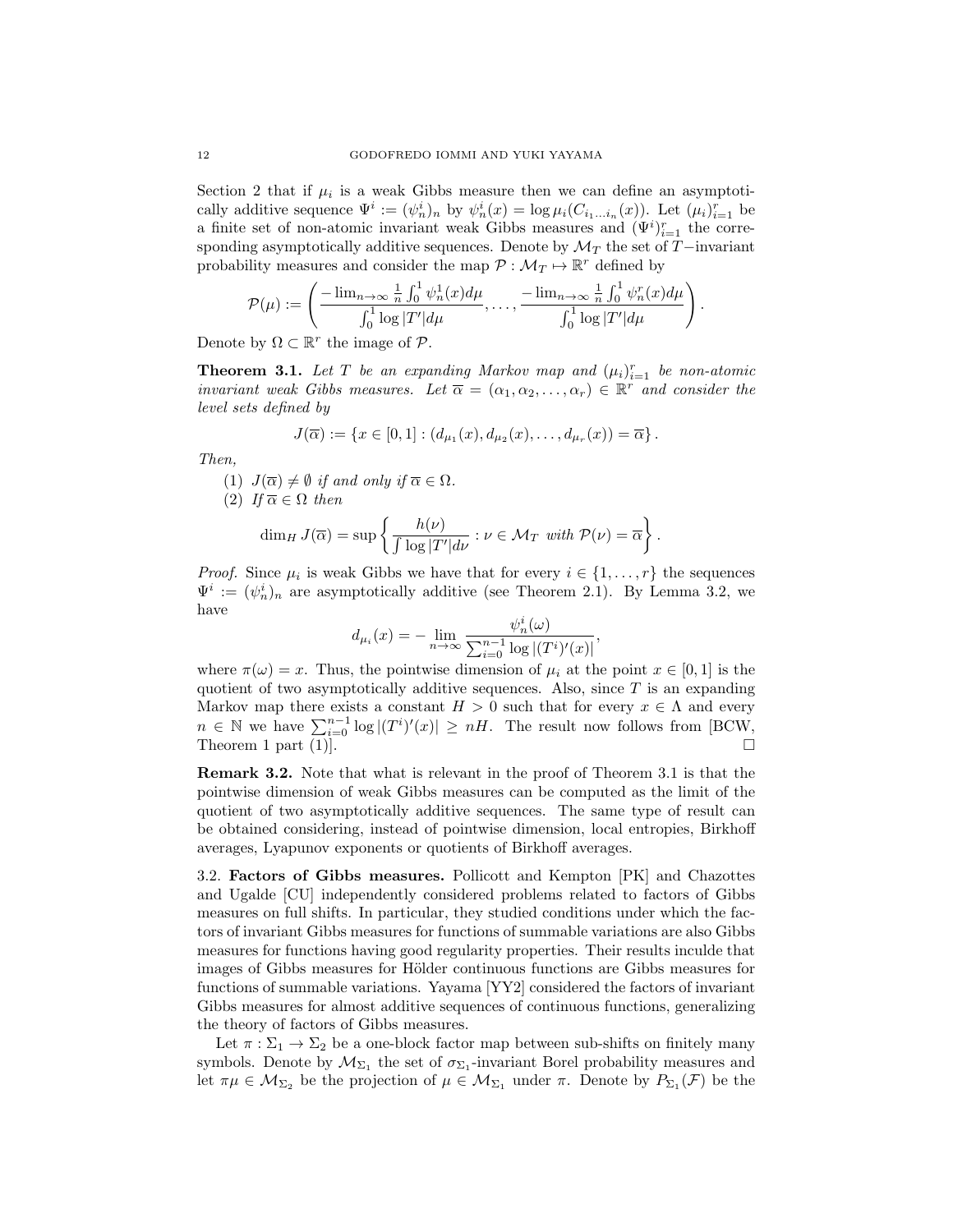topological pressure of an asymptotically additive sequence of continuous functions  $\mathcal{F} = (\log f_n)_n$  on  $\Sigma_1$ . For all  $n \in \mathbb{N}, y = (y_1, \ldots, y_n, \ldots) \in \Sigma_2$ , denote by  $E_n(y)$ a set consisting of exactly one point from each cylinder  $C_{x_1...x_n}$  of length n such that  $\pi(C_{x_1...x_n}) \subseteq C_{y_1...y_n}$ . Define  $g_n(y) := \sup_{E_n(y)} \{\sum_{x \in E_n(y)} f_n(x)\}\$  and  $\mathcal{G} :=$  $(\log g_n)_n$ . For  $\nu \in M_{\Sigma_2}$  and  $y \in C_{i_1...i_n}$  define  $h_n(y) := \nu(C_{i_1...i_n})$  and let  $\mathcal{H}_{\nu} :=$  $(\log h_n)_n$ . The following proposition improves, in the context of full-shifts, on results obtained in more general settings in [YY2].

**Proposition 3.1.** Let  $\pi : \Sigma_1 \to \Sigma_2$  be a one-block factor map between full shifts. *For an almost additive sequence of continuous functions*  $\mathcal F$  *on*  $\Sigma_1$  *with bounded variation, let*  $\mu \in M_{\Sigma_1}$  *be the unique equilibrium state which is Gibbs for* F. Then πµ *is the unique invariant Gibbs measure for the almost additive sequence of continuous functions* G *on*  $\Sigma_2$  *with the property that*  $P_{\Sigma_1}(\mathcal{F}) = P_{\Sigma_2}(\mathcal{G})$ *. Hence*  $\pi\mu$  *is Gibbs for*  $\mathcal{H}_{\pi\mu}$  *which is an asymptotically additive sequence with*  $P_{\Sigma_2}(\mathcal{H}_{\pi\mu})=0$ .

*Proof.* We make standard arguments to show that  $\mathcal G$  is almost additive. The first part of the proposition is known from [YY2, Theorem 3.1]. Applying Theorem 2.1, we obtain the second part of the proposition.  $\Box$ 

**Remark 3.3.** We note that this  $\mathcal{H}_{\pi\mu}$  is slightly different from  $\widetilde{\mathcal{G}} = (\log \widetilde{g}_n)_n$  found in [YY2, Theorem 3.7] and there exists  $K > 0$  such that  $(1/K)\tilde{g}_n(y) \leq h_n(y) \leq$  $K\tilde{g}_n(y)$  for all  $y \in \Sigma_2$ . If  $\mu$  is a weak Gibbs measure for an asymptotically additive sequence  $\mathcal F$  on a full shift, then, in general,  $\pi\mu$  is weak Gibbs for a subadditive sequence  $\mathcal G$ . It would be interesting to study further conditions under which  $\mathcal G$  can be asymptotically additive in order to apply Theorem 2.1.

Remark 3.4. Studying factors of Gibbs measures has been useful to solve problems on dimensions of non-conformal expanding maps. Measures of full dimension of compact invariant sets of some non-conformal expanding maps have been identified as preimages of Gibbs equilibrium states for subadditive sequences, and in special cases, measures of full dimension are Gibbs measures for almost additive sequences [Fe2, YY1] (see also [KP] for the relation between Hausdorff dimension and subadditive sequences). Applying Theorem 2.1, we immediately obtain a property of measures of full dimension.

3.3. Convergence to entropy: a result by Varandas ans Zhao. Let  $(\Sigma, \sigma)$ be a one-sided Markov shift defined over a finite alphabet and  $\mu$  be an ergodic, invariant probability measure. The Shannon-McMillan-Breiman Theorem states that the following holds for  $\mu$ -almost every  $\omega \in \Sigma$ :

(8) 
$$
h(\mu) := \lim_{n \to \infty} -\frac{1}{n} \log \mu(C_{i_1...i_n}(\omega)).
$$

The following result by Varandas and Zhao [VZ2, Theorem B] establishes exponential convergence in equation (8).

**Theorem 3.2** (Varandas-Zhao). Let  $\mu_{\Phi}$  be a weak Gibbs measure for an asymp*totically additive sequence* Φ*. If*

$$
\inf_{\nu \in \mathcal{M}} \lim_{n \to \infty} \int -\frac{1}{n} \log \mu_{\Phi}(C_{i_1 \dots i_n}(\omega)) < \sup_{\nu \in \mathcal{M}} \lim_{n \to \infty} \int -\frac{1}{n} \log \mu_{\Phi}(C_{i_1 \dots i_n}(\omega))
$$

*then there exists*  $A^* > 0$  *such that for any*  $0 < A < A^*$  *we have* 

$$
\limsup_{n\to\infty}\frac{1}{n}\log\mu_{\Phi}\left(\left\{\omega\in\Sigma:\left|-\frac{1}{n}\log\mu_{\Phi}(C_{i_1...i_n}(\omega))-h(\mu_{\Phi})\right|\right\}\right)<0.
$$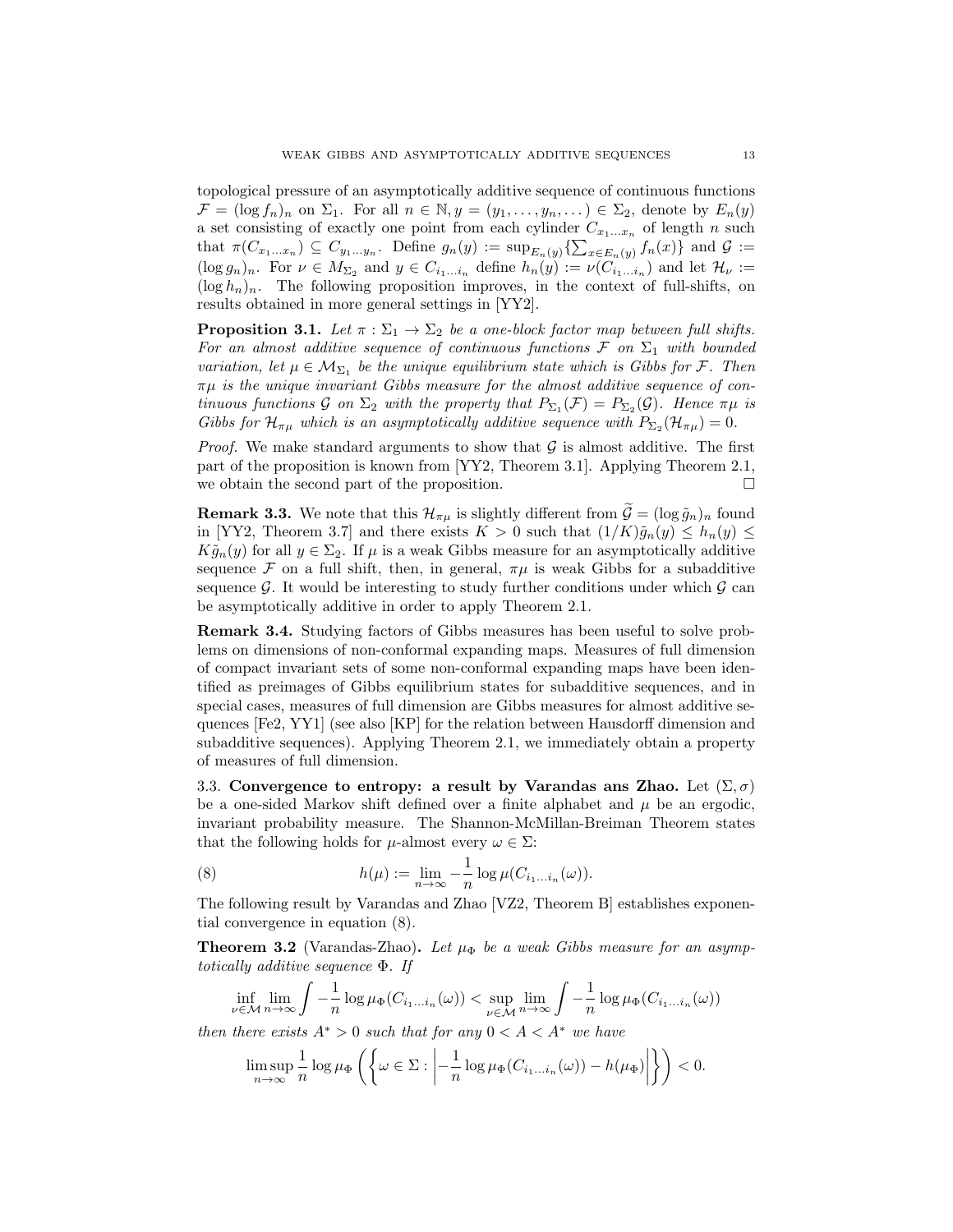The proof of this result is based on a study made by the authors [VZ1] on Large deviations for weak Gibbs measures for non-additive sequences of potentials. Theorem 2.1 shows that, when restricted to the symbolic setting, in order to deduce the large deviations results in [VZ1] or in the proof of Theorem 3.2 it is only necessary to assume that the measure is indeed a Gibbs measure for the appropriate sequence.

### **REFERENCES**

- [BCH] J. Ban, Y. Cao and H. Hu The dimensions of a non-conformal repeller and an average conformal repeller. Trans. Amer. Math. Soc. 362 (2010), no. 2, 727–751.
- [B1] L. Barreira, A non-additive thermodynamic formalism and applications to dimension theory of hyperbolic dynamical systems, Ergodic Theory Dynam. Systems 16 (1996), 871–927.
- [B2] L. Barreira, Nonadditive thermodynamic formalism: equilibrium and Gibbs measures, Discrete Contin. Dyn. Syst. 16 (2006), 279–305.
- [B2] L. Barreira, Almost additive thermodynamic formalism: some recent developements Rev. Math. Phys. 22 (2010), 1147–1179.
- [B3] L. Barreira, Dimension and recurrence in hyperbolic dynamics, Progress in Mathematics, 272. Birkhäuser Verlag, Basel, 2008.
- [BG] L. Barreira and K. Gelfert, Multifractal analysis for Lyapunov exponents on nonconformal repellers, Comm. Math. Phys. 267 (2006), 393–418.
- [B4] L. Barreira, Thermodynamic formalism and applications to dimension theory. Progress in Mathematics, 294. Birkhuser/Springer Basel AG, Basel, 2011. xii+297 pp.
- [BCW] L. Barreira, Y. Cao and J. Wang Multifractal Analysis of Asymptotically Additive Sequences J.Stat. Phys. 153 (2013) 888–910.
- [Bow] R. Bowen Equilibrium states and the ergodic theory of Anosov diffeomorphisms. Second revised edition. With a preface by David Ruelle. Edited by Jean-Ren Chazottes. Lecture Notes in Mathematics, 470. Springer-Verlag, Berlin, 2008. viii+75 pp
- [CFH] Y. Cao, D.J. Feng and W. Huang, The thermodynamic formalism for sub-additive potentials, Discrete Contin. Dyn. Syst. 20 (2008), 639–657.
- [CU] J.-R. Chazottes and E. Ugalde, On the preservation of Gibbsianess under symbol amalgamation. Entropy of hidden Markov processes and connections to dynamical systems, 72-97. London Math. Soc. lecture Note Ser., 385, Cambridge Univ. Press, Cambridge, 2011.
- [CZC] W-C. Cheng, Y. Zhao and Y. Cao Pressure for asymptitotically sub-addtive potentials under a mistake function Discrete Contin. Dyn. Syst. 2 (2012), 487–497.
- [Fa1] K. J. Falconer, A subadditive thermodynamic formalism for mixing repellers. J. Phys. A 21 (1988), no. 14, 737–742.
- [Fa2] K. Falconer, Bounded distortion and dimension for nonconformal repellers. Math. Proc. Cambridge Philos. Soc. 115 (1994), no. 2, 315–334.
- [Fa3] K. J. Falconer, Fractal geometry. Mathematical foundations and applications. Third edition. John Wiley and Sons, Ltd., Chichester, 2014. xxx+368 pp
- [Fe1] D.J. Feng Lyapunov exponents for products of matrices and multifractal analysis. I. Positive matrices. Israel J. Math. 138 (2003), 353–376.
- [Fe2] D.J. Feng, Equilibrium states for factor maps between subshifts. Adv. Math. 226 (2011), no. 3, 2470–2502.
- [FeH] D.J. Feng and W. Huang, Lyapunov spectrum of asymptotically sub-additive potentials. Comm. Math. Phys. 297 (2010), no. 1, 1–43.
- [FK] H. Furstenberg, H. Kesten, Products of random matrices. Ann. Math. Statist. 31 (1960), 457-468.
- [IR-RL] I. Inoquio-Renteria and J. Rivera-Letelier, A characterization of hyperbolic potentials of rational maps. Bull. Braz. Math. Soc. (N.S.) 43 (2012), no. 1, 99–127.
- [IY] G. Iommi and Y. Yayama, Almost-additive thermodynamic formalism for countable Markov shifts. Nonlinearity 25 (2012), no. 1, 165–191.
- [JR] T. Jordan and M. Rams Multifractal analysis of weak Gibbs measures for non-uniformly expanding C1 maps. Ergodic Theory Dynam. Systems 31 (2011), no. 1, 143–164.
- [K] M. Keane, Strongly mixing g-measures. Invent. Math. 16 (1972), 309–324.